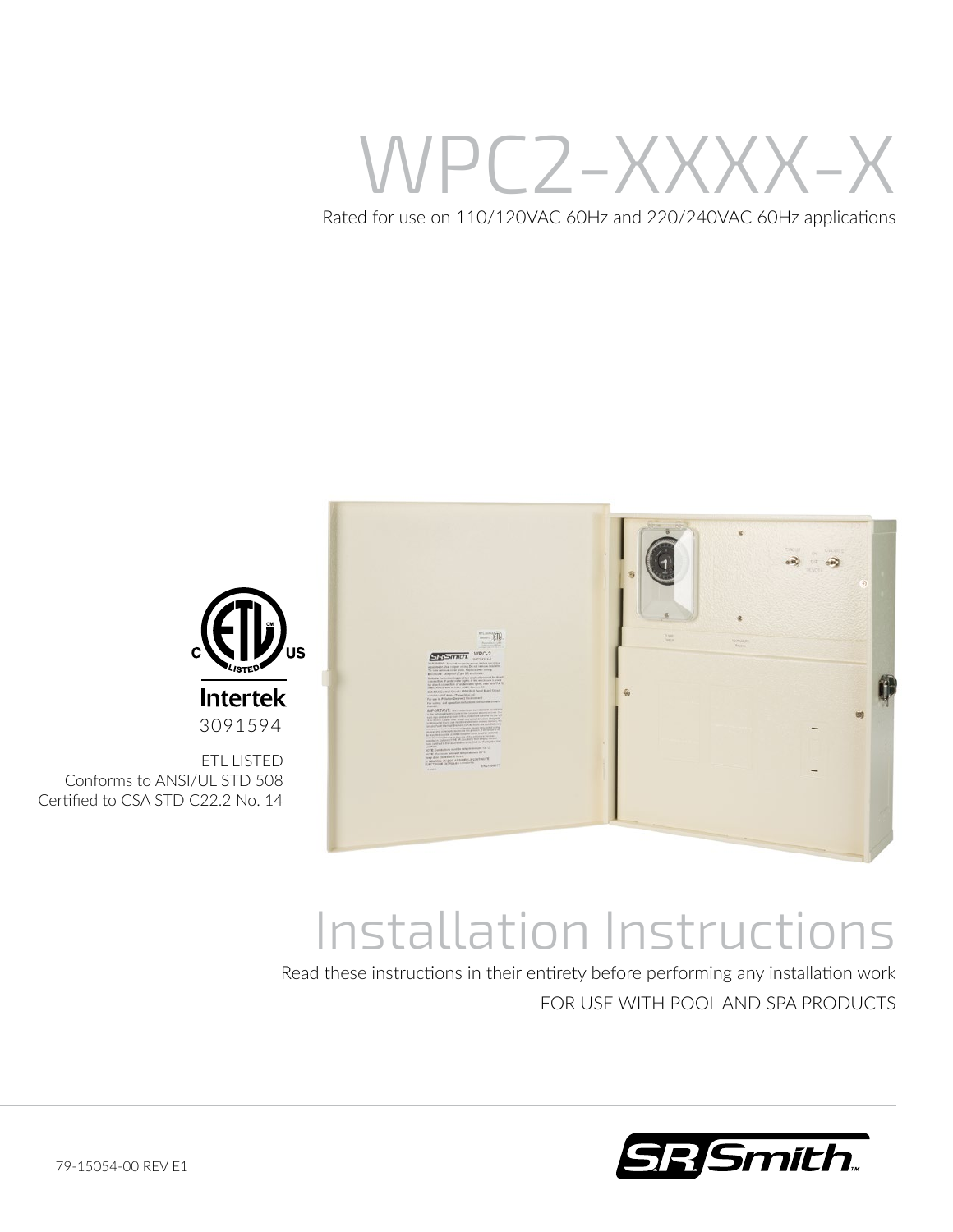# Contents

| IMPORTANT SAFETY INFORMATION  4                                                           |  |
|-------------------------------------------------------------------------------------------|--|
|                                                                                           |  |
| ELECTRICAL RATINGS and CIRCUIT BREAKER INFORMATION 5                                      |  |
|                                                                                           |  |
| Power Connection for use without Lighting (no GFCI). $\ldots \ldots \ldots \ldots \ldots$ |  |
|                                                                                           |  |
|                                                                                           |  |
|                                                                                           |  |
|                                                                                           |  |
|                                                                                           |  |
|                                                                                           |  |
|                                                                                           |  |
|                                                                                           |  |
|                                                                                           |  |
|                                                                                           |  |
|                                                                                           |  |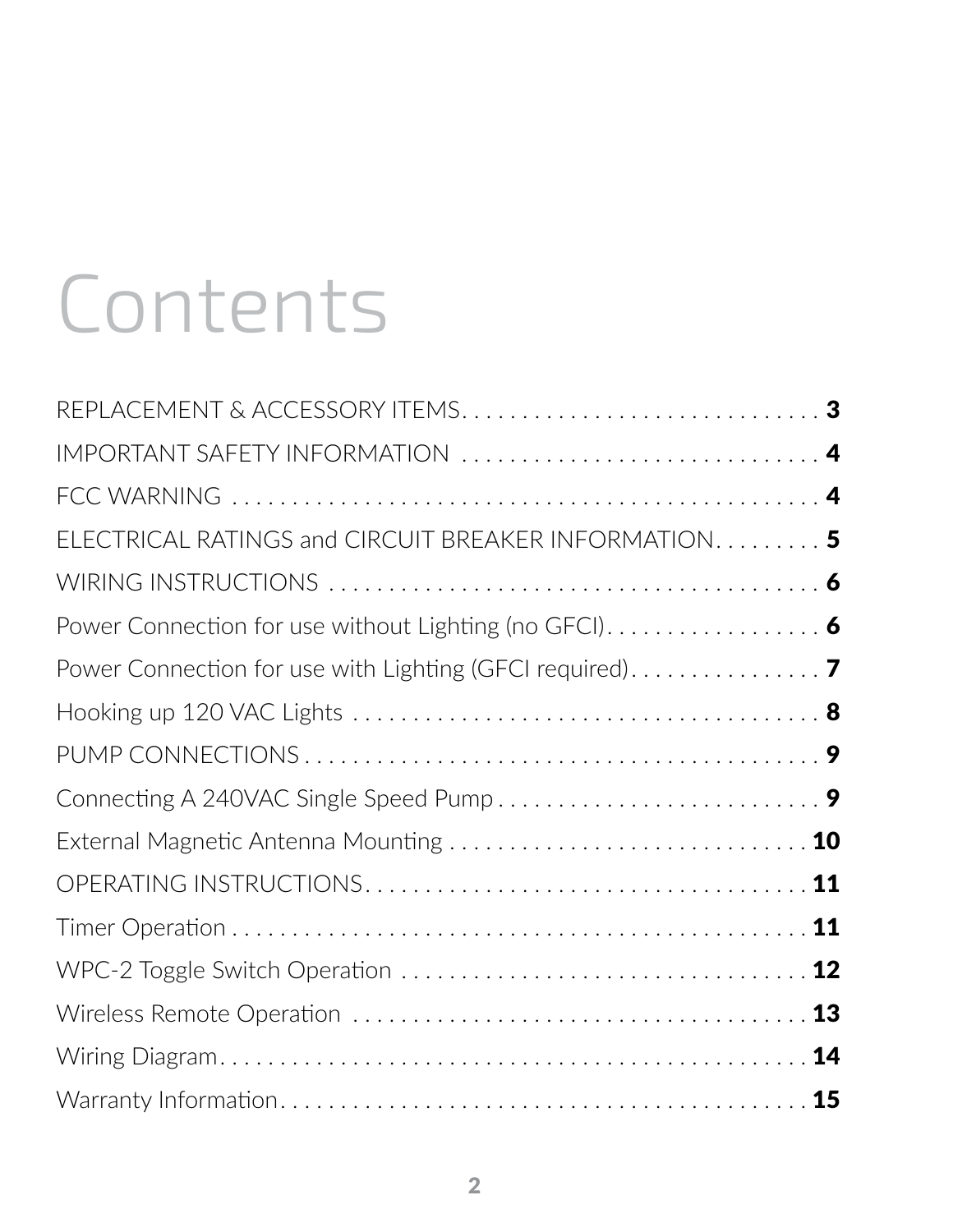## **REPLACEMENT & ACCESSORY ITEMS**

| Item No.       | Qty. | <b>Component part No.</b> | <b>Replacement Part Description</b>          |
|----------------|------|---------------------------|----------------------------------------------|
|                |      | <b>WPCTC</b>              | Timer                                        |
| $\overline{2}$ |      | WPC-1/2WFPR               | Relay                                        |
| 3              |      | 94-15264-00               | WPC Receiver, 2-circuit                      |
| $\overline{4}$ |      | 94-15263-00               | Remote Control, 2-circuit (Transmitter)      |
|                |      | PLX-ANTKT-S               | 3 meter, magnetic mount antenna Kit          |
|                |      |                           | <b>Optional / Accessory Part Description</b> |
| Not shown      |      | FP 1/2                    | Temperature Freeze Device                    |
| Not shown      |      | PLX-ANTKT-L               | 15 meter, magnetic mount antenna Kit         |

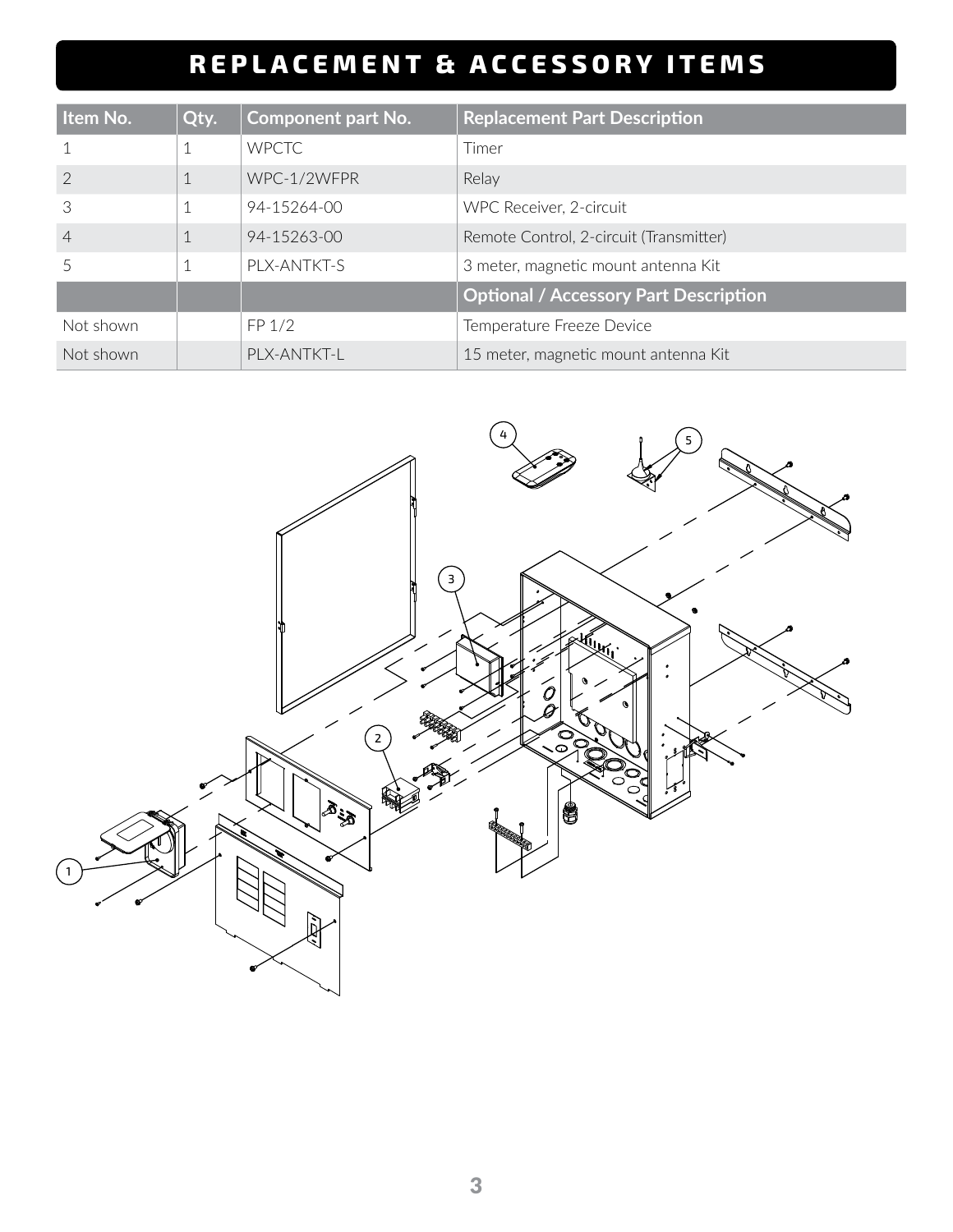## **IMPORTANT SAFETY INFORMATION**



**ELECTRICAL SHOCK HAZARD – SWITCH DOES NOT TURN OFF INPUT POWER.** Failure to disconnect input power before servicing can lead to serious injury, or death. Disconnect input power before servicing. Replace all parts and panels before reconnecting power and operating

**DANGER – FAILURE TO FOLLOW THESE WARNINGS, INSTRUCTIONS, AND THE OWNER'S MANUAL MAY RESULT IN SERIOUS INJURY OR DEATH.**

Basic safety precautions should be observed when operating the WPC-2 product and other associated equipment.

- 1. A qualified electrician must install the WPC-2 in accordance to the National and Local Electrical Codes.
- 2. The WPC-2 must not be less than 5 feet (3 meters in Canada) from inside edge of pool. ONLY USE COPPER CONDUCTORS.
- 3. Do not exceed the maximum ratings of individual components, wiring devices, and current carrying capacity of conductors.
- 4. For the bonding, grounding, installing, and wiring of underwater lights to the WPC-2, refer to Article 680 of the National Electrical Code or Article 68 of the Canadian Electrical Code.
- 5. This device should never operate equipment that could cause property damage, bodily injury, or death should it be activated unexpectedly.
- 6. Never allow children to operate the WPC-2 unsupervised.

## **FCC WARNING**

- 1. This device complies with Part 15 of the FCC Rules. Operation is subject to the following two conditions: (1) this device may not cause harmful interference, and (2) this device must accept any interference received, including interference that may cause undesired operation.
- 2. Changes or modifications not expressly approved by S.R Smith. could void the user's authority to operate the equipment.

#### **WARNING**

- TURN OFF INCOMING POWER BEFORE SERVICING EQUIPMENT.
- ALL INSTALLATION AND MAINTENANCE WORK MUST BE PERFORMED BY QUALIFIED ELECTRICAL PERSONNEL ONLY.
- VERIFY ALL ELECTRICAL RATINGS BEFORE INSTALLATION IS COMPLETE.

## **LOCATION**

Install the WPC-2 enclosure using the mounting plates included with each enclosure. The WPC-2 is housed in a Type 3R rainproof enclosure and can be mounted anywhere between the pool equipment and the breaker panel.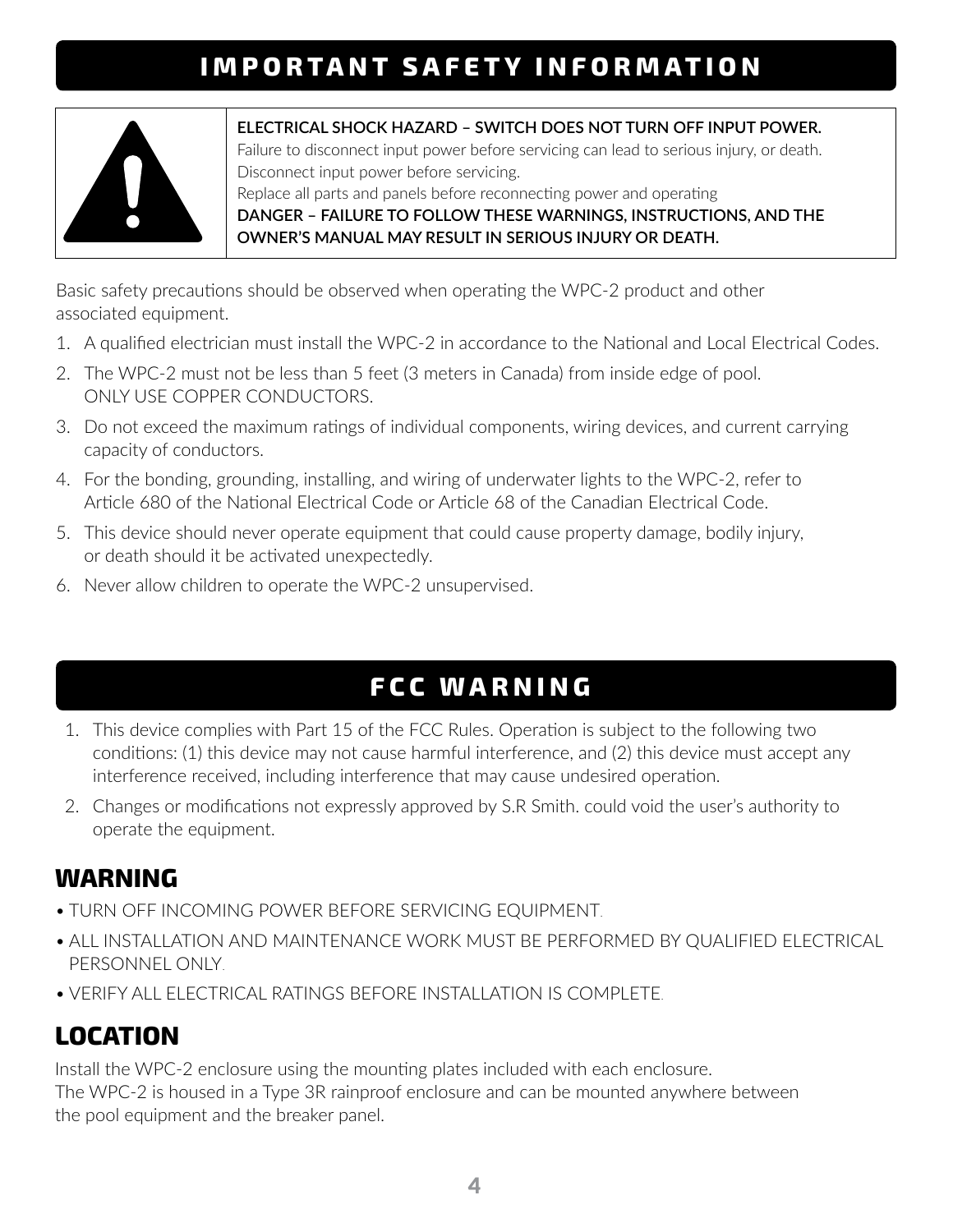## **ELECTRICAL RATINGS**

Do not exceed the maximum electrical ratings of the WPC-2. A circuit breaker rated at 20 amps at 120VAC must be installed in the breaker panel to connect to the WPC-2 power input. Circuit 1 and Circuit 2 are each rated for use of up to 8 Amps @ 120VAC. The Pump Relay is rated at a maximum of 3HP @ 240VAC.

| <b>SUITABLE LISTED BREAKERS</b> |               |               |                |             |                |                          |  |
|---------------------------------|---------------|---------------|----------------|-------------|----------------|--------------------------|--|
| <b>MANUFACTURER</b>             |               |               |                |             |                |                          |  |
|                                 | <b>SINGLE</b> | <b>DOUBLE</b> | <b>TWIN</b>    | <b>QUAD</b> | <b>GFCB</b>    | <b>FILLER PLATE</b>      |  |
| Thomas & Betts                  | ΤB            | TB            | TBBD           | TBBQ        | <b>GFB</b>     | FP-1C-TB                 |  |
| Cutler-Hammer                   | <b>BR</b>     | <b>BR</b>     | <b>BRD</b>     | <b>BRD</b>  | <b>GFCB</b>    | <b>BRFP</b>              |  |
| Square D                        | <b>HOM</b>    | <b>HOM</b>    | <b>HOMT</b>    | <b>HOMT</b> | <b>HOM-GFI</b> | <b>HOMFP</b>             |  |
| Murray                          | $MP-T$        | $MP-T$        | MH-T           | MH-T        | MP-GT          | LX100FP                  |  |
| Siemens/ITE                     | QP            | QP            | QT             | QT          | <b>OPF</b>     | $QF-3$                   |  |
| Challenger                      |               |               | A-CT           |             | <b>HAGF</b>    | $#FC-1C$                 |  |
| Westinghouse or Bryant          | <b>BR</b>     |               | <b>BQ</b>      |             | <b>GFCB</b>    | $FP-1$                   |  |
| Crouse Hinds                    | <b>MP</b>     |               | <b>TRIPLEX</b> |             | MP-GF          | $\overline{\phantom{0}}$ |  |
| <b>GE</b> Regular               | <b>THOP</b>   |               |                |             | <b>THOP-GF</b> | TQLFP-1                  |  |

| <b>WIRING INFORMATION - COPPER CONDUCTORS ONLY</b>    |                                                   |                                         |                       |                                     |                |                                             |                                         |
|-------------------------------------------------------|---------------------------------------------------|-----------------------------------------|-----------------------|-------------------------------------|----------------|---------------------------------------------|-----------------------------------------|
| <b>Wire Size</b><br>$75^{\circ}$ C min.<br>Insulation | <b>Supply Circuit</b><br><b>Breaker</b><br>Rating | <b>Terminal Torque</b>                  |                       | Max Motor Load<br>(Continuous Duty) |                | General                                     | <b>General Purpose</b>                  |
|                                                       |                                                   | Line and<br>Neutral Main<br><b>Lugs</b> | Neutral and<br>Ground | 120V                                | 240V           | Purpose Branch<br>Circuit Breaker<br>Rating | <b>Branch Circuit</b><br><b>Maximum</b> |
| <b>AWG</b>                                            | AMP                                               | LB-IN                                   | LB-IN                 | HP                                  | НP             | <b>AMP</b>                                  | AMP                                     |
| 14                                                    | 15                                                | 35                                      | 20                    | 1/2                                 |                | 15                                          | 12                                      |
| 12                                                    | 20                                                | 35                                      | 20                    | 1                                   | $\overline{2}$ | 20                                          | 16                                      |
| 10                                                    | 30                                                | 35                                      | 20                    | 11/2                                | 3              | 30                                          | 24                                      |
| 8                                                     | 50                                                | 40                                      | 25                    | $\overline{2}$                      | 5              | 40                                          | 32                                      |
| 6                                                     | 55                                                | 45                                      | 35                    |                                     |                | 60                                          | 44                                      |
| $\overline{4}$                                        | 85                                                | 45                                      | 35                    |                                     |                | $\overline{\phantom{0}}$                    |                                         |
| 3                                                     | 100                                               | 50                                      |                       |                                     |                |                                             |                                         |
| $\overline{2}$                                        | 100/125                                           | 50                                      |                       |                                     |                |                                             |                                         |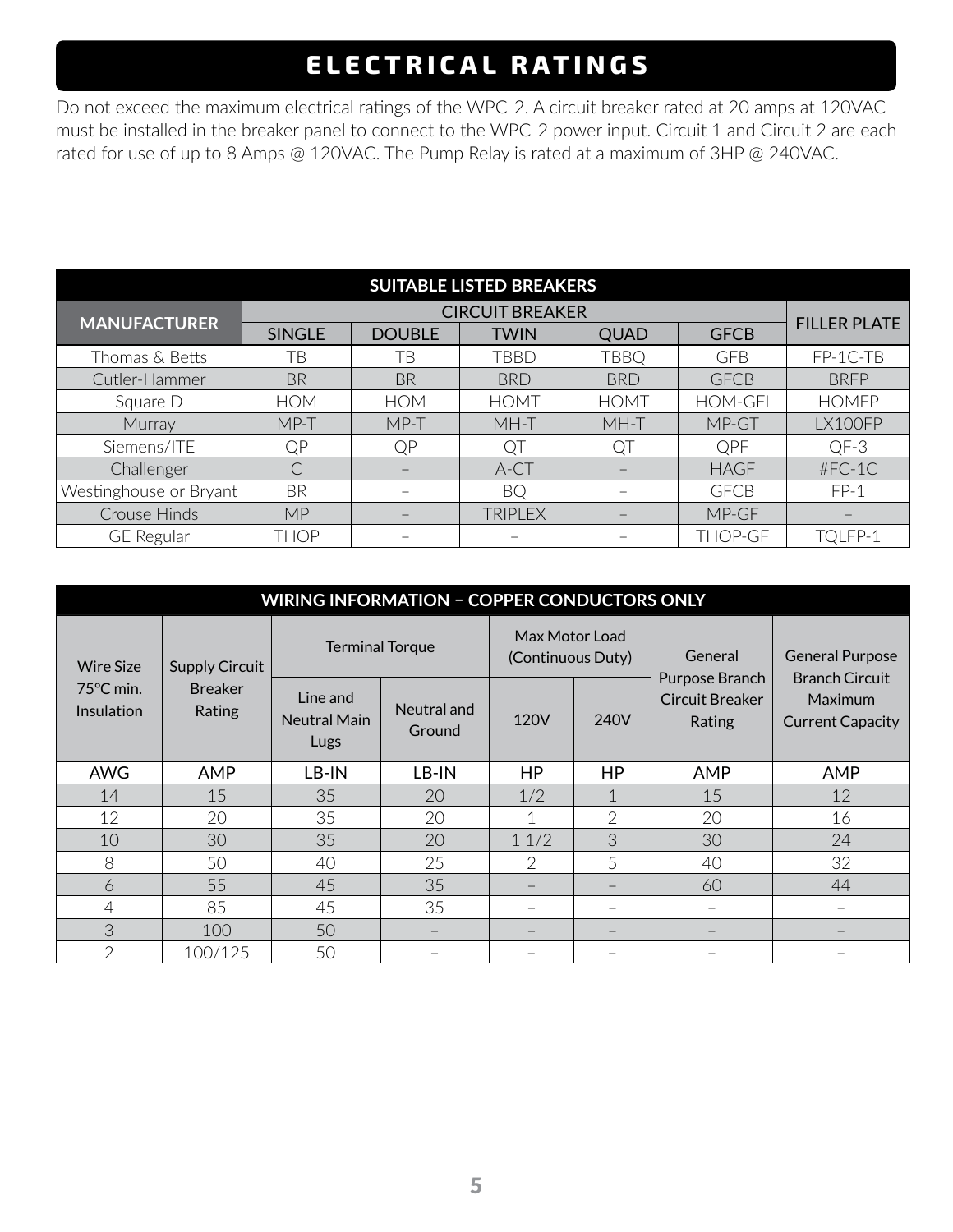## **WIRING INSTRUCTIONS**

FOLLOW PROPER WIRING PRACTICES IN ACCORDANCE WITH ALL LOCAL REGULATORY REQUIREMENTS.

#### **Power Connections for use without Lighting (no GFCI)**

To wire the WPC-2 use insulated COPPER wire only, 12 gauge minimum.

Run a ½" to ¾" conduit from the main breaker panel to one of the bottom left or middle knockouts of the WPC-2. Pull appropriate wires from the main breaker panel to the W PC-2 unit.

To make power connections remove <sup>36</sup> inches of insulation from wire ends.

Connect bare wires to the Load Center as illustrated.

Tighten terminal screws firmly (20 lb-in minimum ).

Connect the common to the Neutral bar (tighten to 20 lb-in minimum).

Install a 20 Amp circuit breaker and wire to the 120V LINE and the T/C POWER of the terminal block.

Wire the Neutral and T/C NEUTRAL terminals to the Neutral bar on the Load Center.

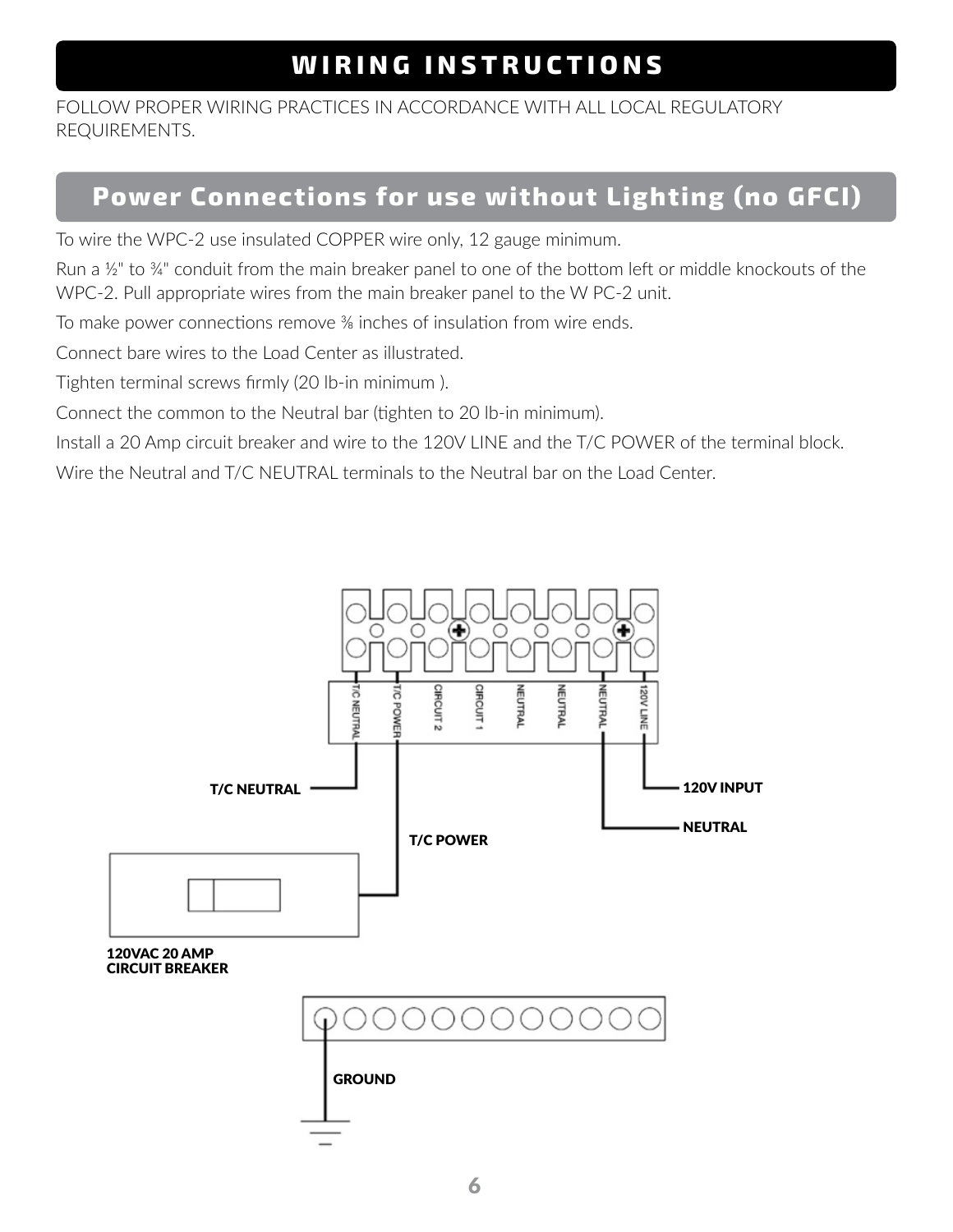#### **Power Connection for use with Lighting (GFCI required)**

To wire the WPC-2 with the use of a GFCI, punch out the GFCI knockout on the side of the WPC-2 enclosure. For use with an internal GFCI, punch out the GFCI knockout on the Load Center Cover Plate of the WPC. Install GFCI with appropriate hardware.

Install an outdoor rated GFCI. Using COPPER wire only, 12 gauge minimum, connect the GFCI from the LOAD side to the HOT terminal on the POWER INPUT of the WPC-2.

Connect the **NEUTRAL** from the LOAD side of the GFCI to the **NEUTRAL** terminal from the WPC-2.

Connect the GROUND of the GFCI to the EQUIP. GND. bar.

Wire the **HOT** from the GFCI's LINE side to the 20Amp circuit breaker in the main breaker panel as discussed earlier.

Connect the **NEUTRAL** from the GFCI's LINE side to the house common.

From the GFCI's LINE side, connect a wire from the HOT to the Timeclocks T/C POWER terminal.

From the **NEUTRAL** of the LINE side on the GFCI, connect to the T/C NEUTRAL on the terminal block.

NOTE: Do not connect the Timeclock Inputs to the LOAD side of the GFCI.

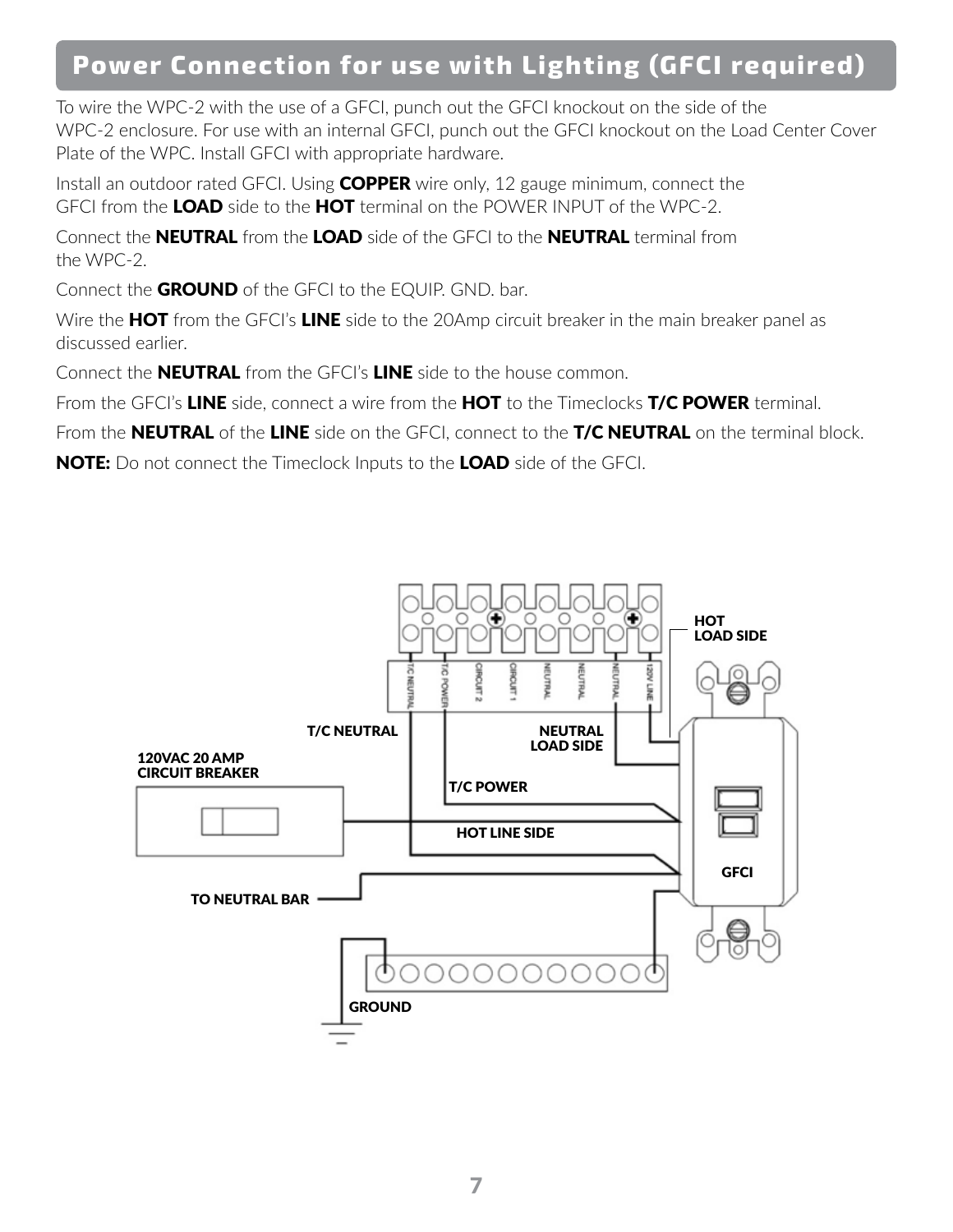## **Hooking up Lights to Circuit 1 and Circuit 2**

To connect a lighting product to the Circuit 1 and Circuit 2 switch, pull wires from the products to the WPC-2 through conduits connected to the bottom of the WPC-2.

As illustrated, connect lights that will be operated by the Circuit 1 Switch to the Circuit 1 terminal.

Connect the Neutral to the Neutral terminal. Connect the Ground to the Equip. GND. bar.

Repeat for Circuit 2. Do not exceed 8Amps per circuit.

If this product is used to connect 120VAC underwater lights directly, refer to 1999 NEC 680-21(b), 2002 NEC 680-24(b) or CEC 68-060, 062 and 066 for details.



#### **Connecting System 6004 and System 6004-AS\* fiber illuminators**

For proper operation of these products both Circuit 1 and Circuit 2 must be wired so that the power is controlled through Circuit 1 and the color wheel functions are controlled through Circuit 2.

Follow each products installation manual for proper installation. Run appropriately rated wires from the light to the WPC-2 no less than 12 Gauge COPPER wires.

Connect the Power to the Circuit 1 terminal at one end and to the BLACK wire on the light. Connect the neutral to the NEUTRAL terminal in the WPC-2 and to the WHITE wire on the light.

Connect the grounding cable to the EQUIP. GND. and on the other end to the GREEN cable.

Finally, for synchronization operation, connect the C/W CONTROL cable to the Circuit 2 terminal and on the other end to the RED wire on the light. You may connect up to 8Amps of supply current to Circuit 1 or Circuit 2.



If this product is used to connect underwater lights directly, refer to 1999 NEC 680-21(b), 2002 NEC 680-24(b) or CEC 68-060, 062 and 066 for details.

\*Or other two button Power/Color system, i.e. Pentair, Supervision, Fiberworks…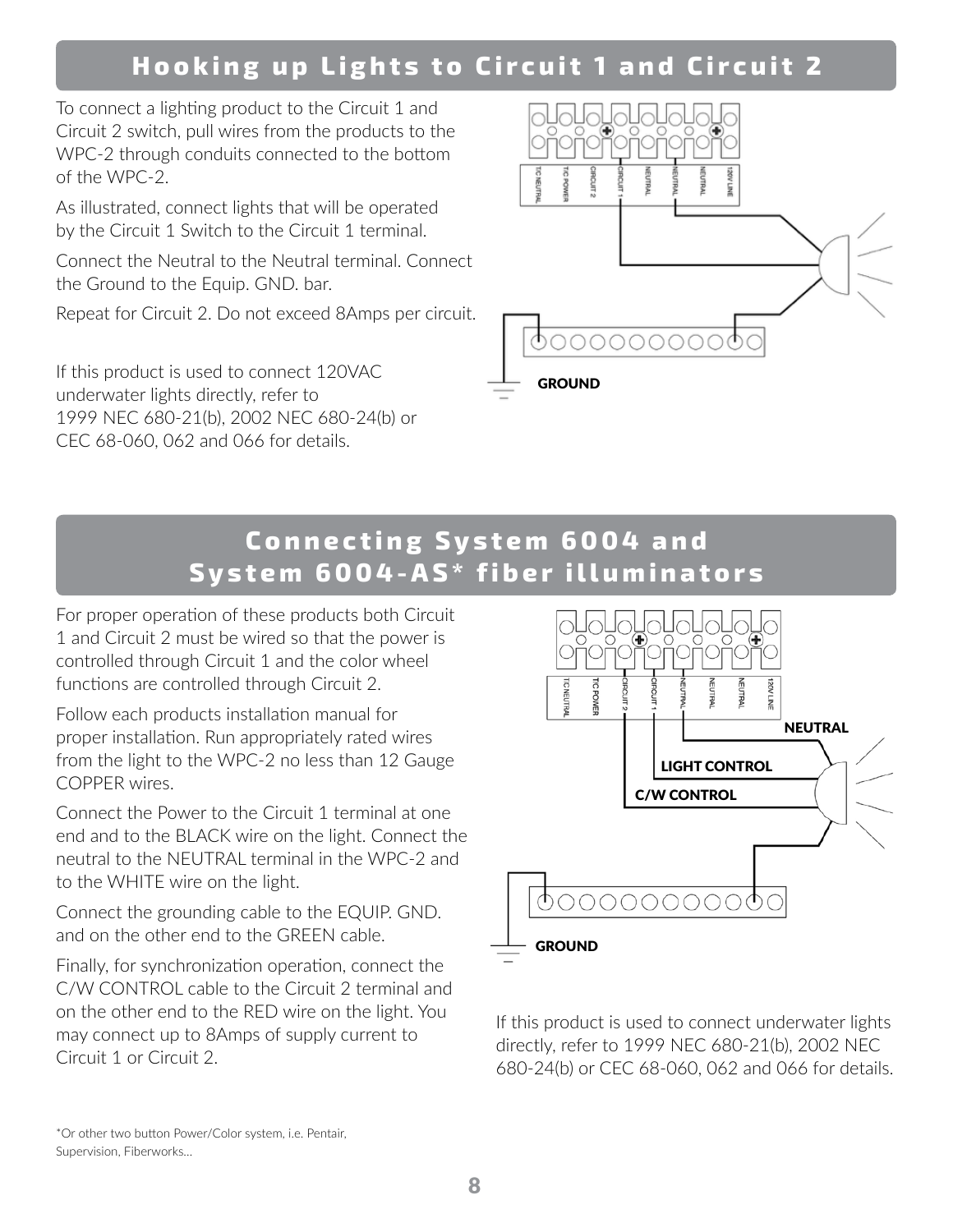## **PUMP CONNECTIONS**

**NOTE:** This model is equipped ONLY with Single Speed pump connection.

## **Connecting A 240VAC Single Speed Pump**

Connect a 240V 30AMP Circuit Breaker for each pump (if this control box is equipped with optional pump relays).

Using an appropriately sized copper wires connect to the outer contacts of the JQX relays of the appropriate pumps as shown.

Run wires from the pump to the inner contacts of the appropriate JQX relay.

**NOTE:** This unit maybe equipped with more than one JQX relay for pump control

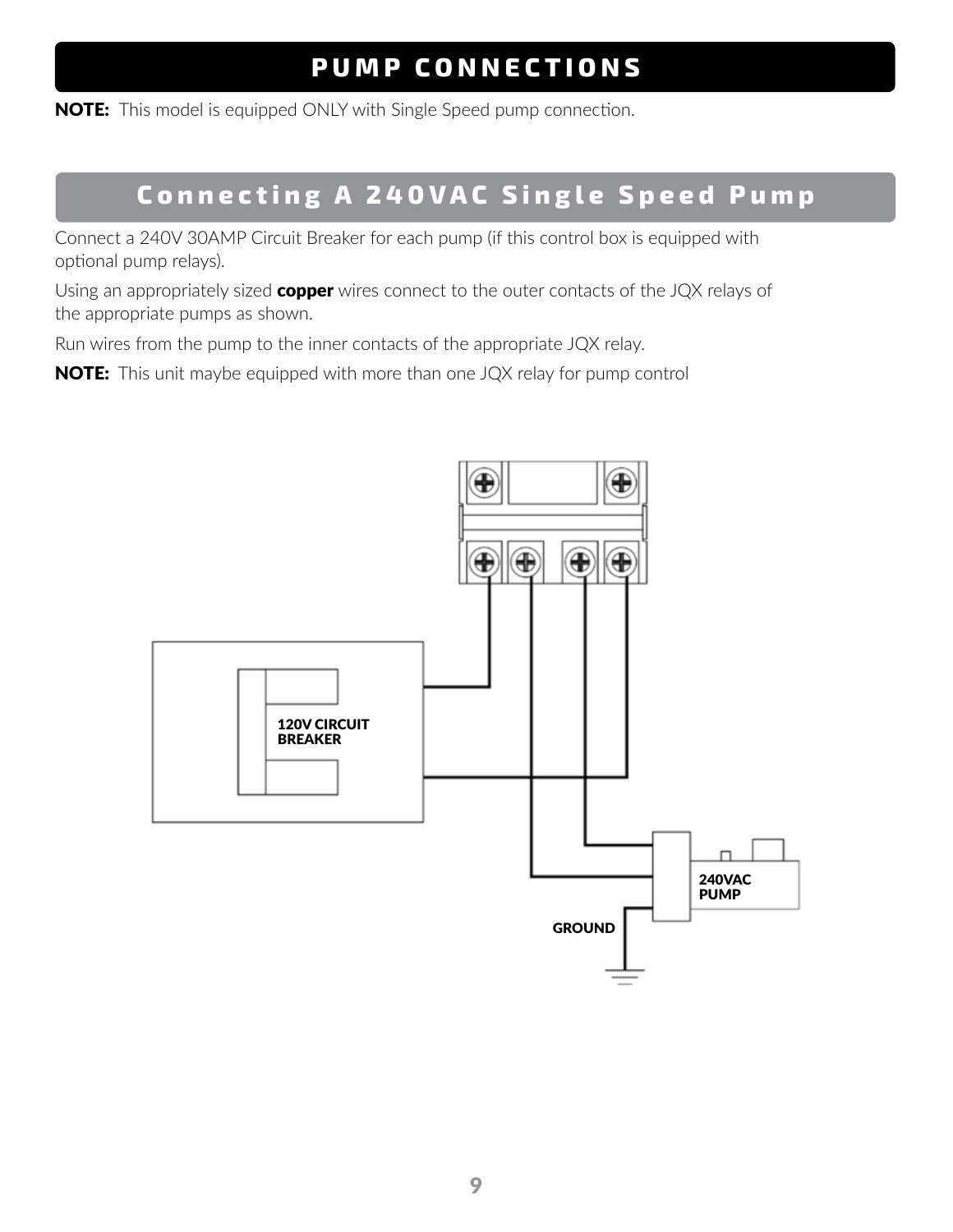## **EXTERNAL MAGNETIC ANTENNA MOUNTING**

The WPC-2 is equipped with an external antenna that can be mounted up to 3 meters from the WPC-2 unit. The antenna is required as the WPC-2 enclosure is metallic and will block the RF signal from the remote control.

The antenna has a magnetic base and may simply be placed on top of the WPC-2 enclosure.

If moving the antenna elsewhere within 3 meters is desired due to the location of the WPC-2, use the included 90 degree, wall mounting bracket to raise or move the antenna into a clear receiving zone. While not required, best range performance is found when the remote and the antenna are within line of sight and 100' or less.

**NOTE:** The remote function of this device operates through radio frequency (RF) signals. As with any RF device, this is subject to interference through surroundings and installation location. In the event of an interference issue or if longer range is required, the 3 meter magnetically mounted antenna may be removed and a 15 meter accessory antenna kit may be used to extend the RF antenna towards the use area - part number **pLX-ANTKT-L**. Like any radio device, experimentation may be required to locate the best reception or RF friendly spot.

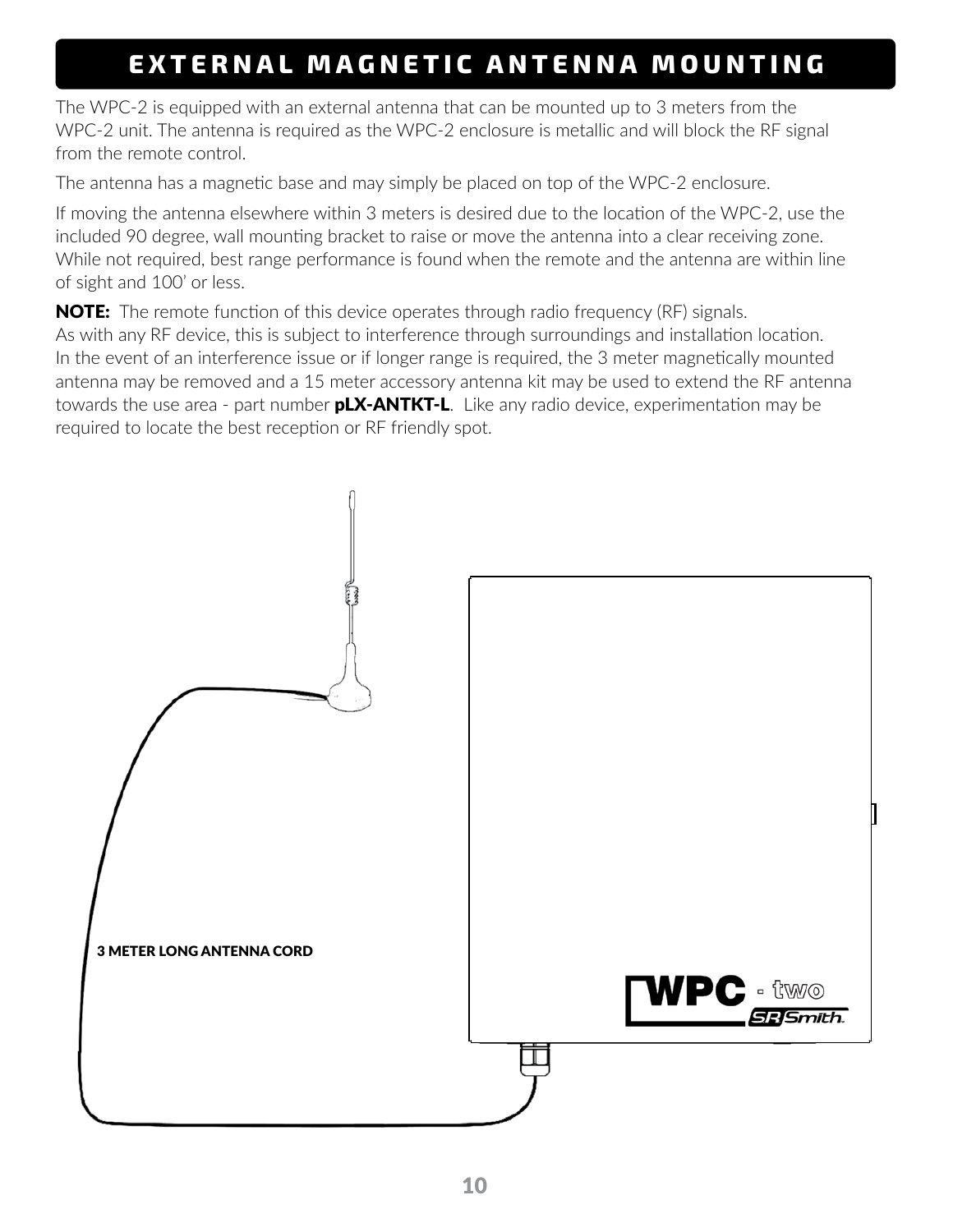#### **OPERATING INSTRUCTIONS**

#### **Timer Operation**

Set time to current time. In the example below, the current time is set for 9:00pm.

**NOTE:** Only turn the Timer dial clockwise or the timer will be damaged.

Once the time has been set to the current time, set the hours of the Pump operation by "snapping" the timer tabs inwards towards the center.

NOTE: Each tab represents 15 minutes of operation and tabs set inwards towards the center is for OFF operations and ON when the tabs are set outwards as illustrated.

In the example below, the Pump will be off from 12:00pm to 11:45pm.

Once the time and time of operation has been set, ensure that the Timer function switch is set to Auto for timer control of the Pump as illustrated below.

To turn off timers automatic functions, set the Timer function switch to OFF.

To manually turn on the Pump, set the Timer function switch to the ON position.

**NOTE:** When in the ON position, the Pump will continue to run until the Timer function switch is set to Auto where the tabs at the Set Point is in the OFF position or if the Timer function switch is rotated to the OFF position.

#### TIMER FUNCTION SWITCH POSITION

|  | $\vert$ : ON | UP                      |
|--|--------------|-------------------------|
|  |              | <b>(9 : AUTO MIDDLE</b> |

**O** : OFF DOWN

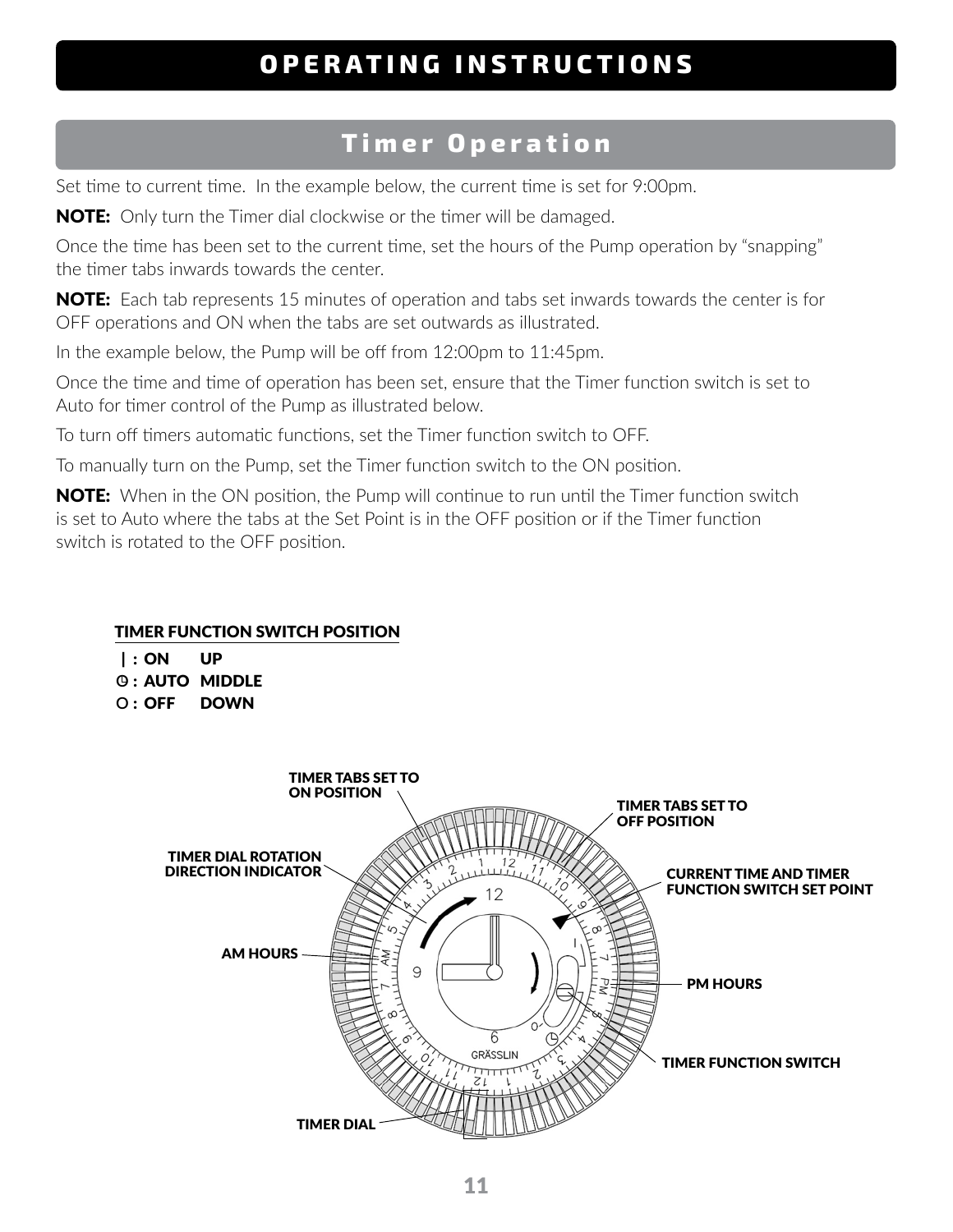#### **WPC-2 Toggle Switch Operation**

The WPC-2 receiver box houses two toggle switches. For operation with the wireless transmitter, the toggle switches need to be in the REMOTE position.

To manually turn ON the devices connected to either Circuit 1 or Circuit 2, flip the switches to the ON position.

When a circuit is in the ON position, the Wireless Remote will not be able to turn OFF the respective circuit.

To turn OFF the devices manually, flip the respective switch to the MIDDLE or OFF position.

NOTE: In the OFF position, the wireless remote operation will be bypassed. To re-enable the wireless remote operation, flip the switch back to the REMOTE position.



NOTE: CIRCUIT 1 IS IN THE ON POSITION AND CIRCUIT 2 IS IN THE REMOTE POSITION

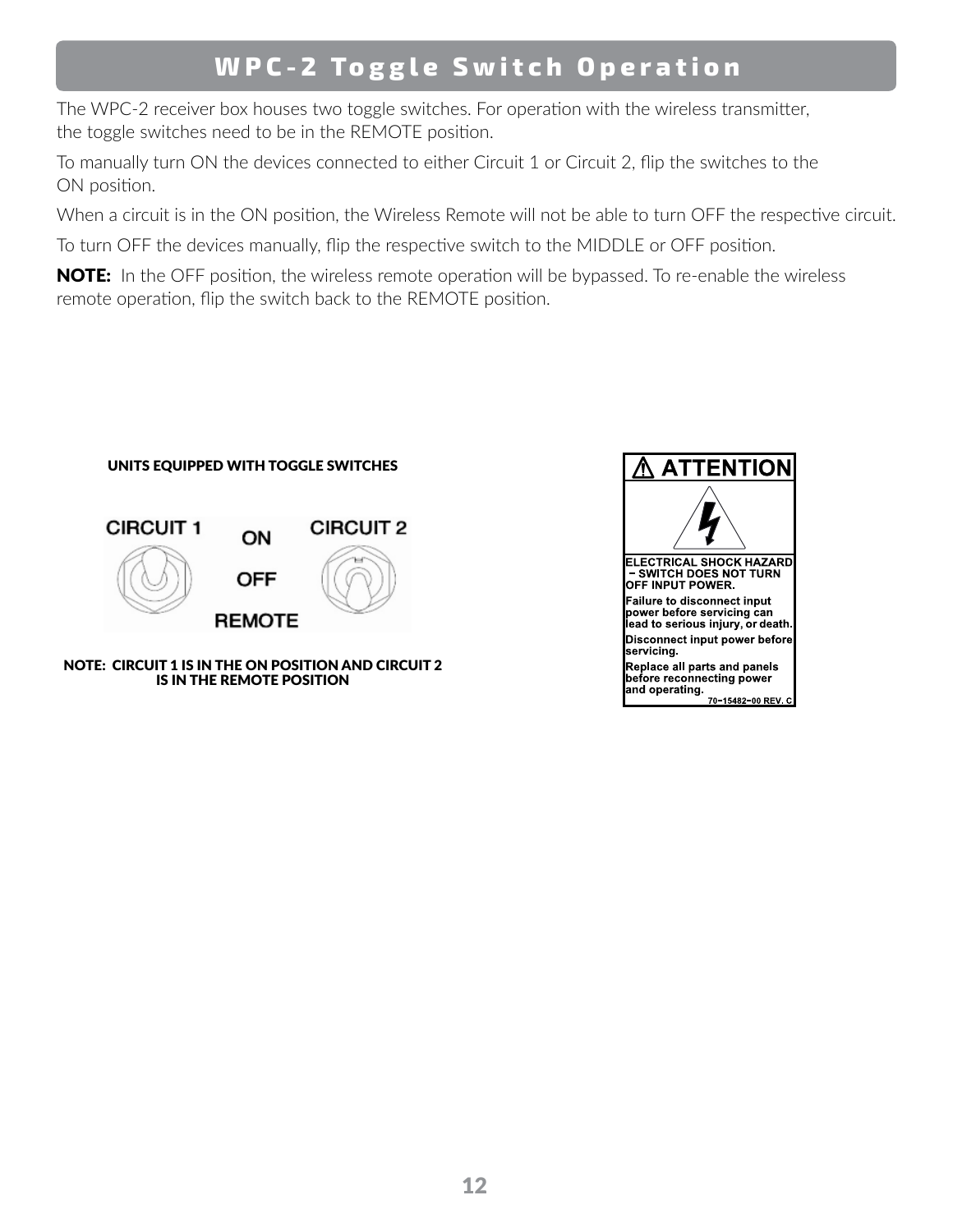#### **Wireless Remote Operation**

The RF remote system requires no complex programming and is shipped ready to use. In the event that another WPC unit or similar device is installed nearby and is operating on the same pairing code, that code (A-P) may be easily changed by choosing another via the 4 position DIP switch package found inside the battery compartment of the remote. The receiver board inside the control panel will also need to be changed to match.

**Note:** The default code as shipped is Code A on both the remote and the receiver.

#### Sleep Mode

To conserve battery power, the remote will enter standby mode when no function has been selected for 30 seconds or more. To wake the remote, simply press the '1, 2, S, or M' button momentarily. The indicator will light up solid for 5 seconds indicating that it is ready to transmit. A rapidly flashing indicator indicates that a command signal was sent to the control panel.

#### To Turn On Using the Wireless Remote Operation

Push the button marked (1) 'ON/OFF – COLOR CHANGE' to toggle on and off the power of Zone 1 on the WPC panel.

Push the button marked (2) 'ON/OFF – COLOR CHANGE' to toggle on and off the power of Zone 2 on the WPC panel.

#### Color Changing Operation

To change LED pool light colors simply toggle the power OFF, then ON using the button marked '1 or 2' within 1 second. Continue toggling until the desired color or light show is reached. To operate both zones together simultaneously, use the 'M' (master) button on the remote.\*

#### NEW FEATURE

#### 1-Button - Color Sync / Reset Operation

(For use only with SR Smith LED kelo, Treo, FG, Treo Micro & LED water features)

To color synch lights in a multi-light installation (single or dual zone), simply press the "S" button once and wait 15 seconds. During this time, the lights will flash on and off several times, pause in the off mode, then finally resume at color mode 1 (soft color change).

**\*Note:** Both toggle switches on the WPC unit must be set to REMOTE for wireless operation.

Performance Note: For best results, hold the remote vertically (pointed at the sky) when pressing the command buttons.



| <b>PAIRING CODE CHART</b> |     |     |     |     |  |  |  |
|---------------------------|-----|-----|-----|-----|--|--|--|
| <b>DIP Switch</b>         | 1   | 2   | 3   | 4   |  |  |  |
| Code A                    | OFF | OFF | OFF | OFF |  |  |  |
| Code B                    | ON  | OFF | OFF | OFF |  |  |  |
| Code D                    | OFF | ON  | OFF | OFF |  |  |  |
| Code C                    | ON  | ОN  | OFF | OFF |  |  |  |
| Code E                    | OFF | OFF | ON  | OFF |  |  |  |
| Code F                    | ON  | OFF | ОN  | OFF |  |  |  |
| Code G                    | OFF | ON  | ON  | OFF |  |  |  |
| Code H                    | ON  | ОN  | ОN  | OFF |  |  |  |
| Code                      | OFF | OFF | OFF | ON  |  |  |  |
| Code J                    | ON  | OFF | OFF | ΟN  |  |  |  |
| Code K                    | OFF | ON  | OFF | ON  |  |  |  |
| Code L                    | ON  | ON  | OFF | ON  |  |  |  |
| Code M                    | OFF | OFF | ON  | ON  |  |  |  |
| Code N                    | ON  | OFF | ON  | ON  |  |  |  |
| Code O                    | OFF | ON  | ON  | ON  |  |  |  |
| Code P                    | ОN  | ON  | ON  | ON  |  |  |  |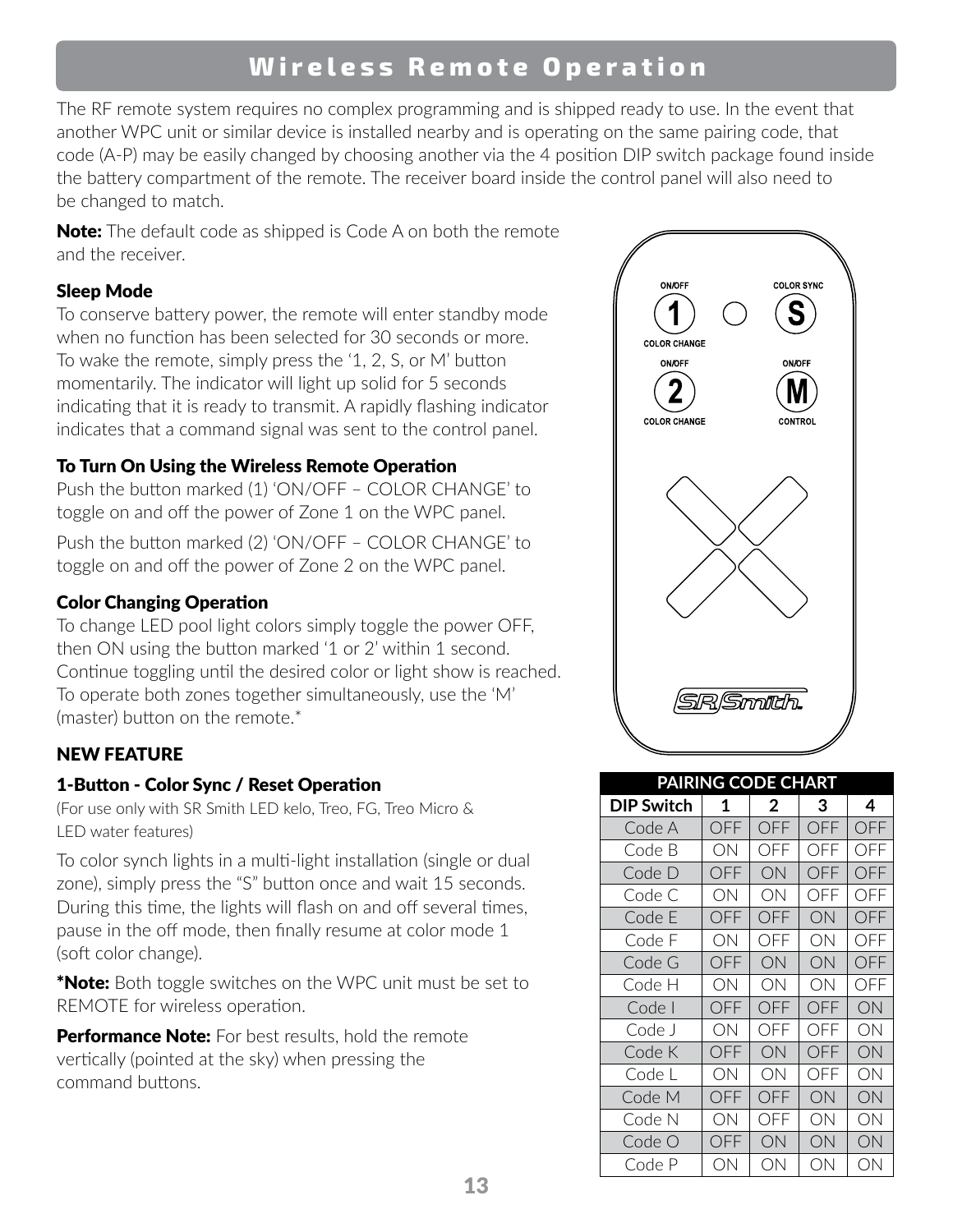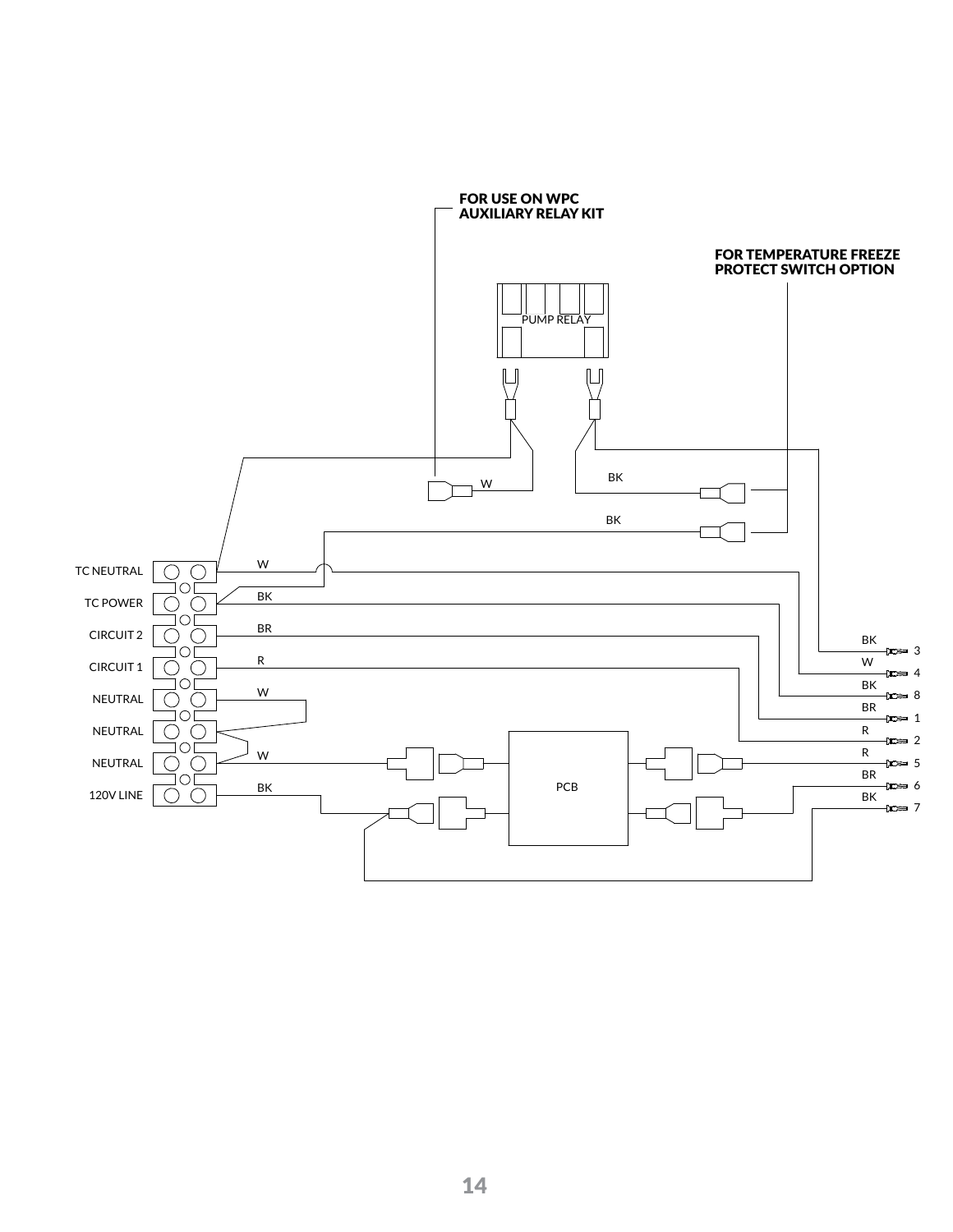

#### WARRANTY INFORMATION

For Lighting product warranty information and details, please visit our website: www.srsmith.com/warranty